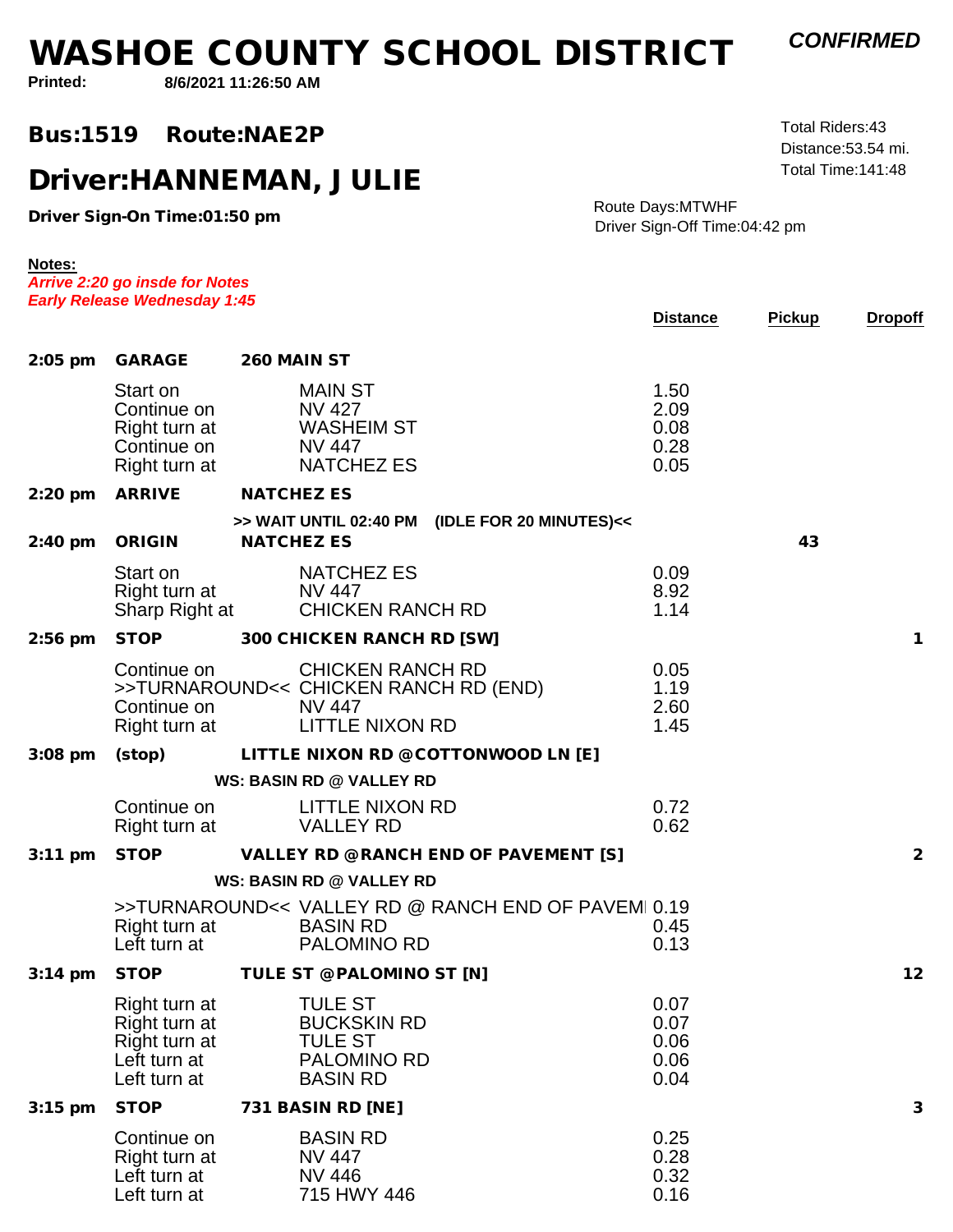*CONFIRMED*

**WASHOE COUNTY SCHOOL DISTRICT**

**Printed:**

**8/6/2021 11:26:50 AM**

|           |                                              |                                                                           | <b>Distance</b>              | <b>Pickup</b> | <b>Dropoff</b> |
|-----------|----------------------------------------------|---------------------------------------------------------------------------|------------------------------|---------------|----------------|
| $3:19$ pm |                                              | (stop) AT END OF DRIVEWAY [NW]                                            |                              |               |                |
|           | Continue on<br>Lett turn at<br>Left turn at  | 715 HWY 446<br>Right turn at NV 446<br>NV 447<br>W PYRAMID LAKE RD        | 0.16<br>0.32<br>0.20<br>0.08 |               |                |
|           |                                              | 3:21 pm STOP W PYRAMID RD @ DAYCARE [NE]                                  |                              |               | 5              |
|           | Continue on                                  | W PYRAMID LAKE RD                                                         | 0.04                         |               |                |
| $3:22$ pm |                                              | (stop) 195 W PYRAMID RD @ Apartments [NE]                                 |                              |               |                |
|           | Continue on                                  | W PYRAMID LAKE RD                                                         | 0.33                         |               |                |
| $3:23$ pm | (stop)                                       | W PYRAMID LAKE RD @ ALKALI CT [NE]                                        |                              |               |                |
|           |                                              | <b>460 W PYRAMID LAKE RD</b>                                              |                              |               |                |
|           | Continue on                                  | W PYRAMID LAKE RD                                                         | 0.34                         |               |                |
| $3:25$ pm |                                              | (stop) W PYRAMID LAKE RD @ W SAGEHEN CT [E]                               |                              |               |                |
|           | Continue on                                  | W PYRAMID LAKE RD                                                         | 0.71                         |               |                |
| $3:27$ pm |                                              | (stop) W PYRAMID LAKE RD (END)                                            |                              |               |                |
|           | >> TURN AROUND AT <<                         |                                                                           |                              |               |                |
|           | Left turn at                                 | W PYRAMID LAKE RD (END)<br><b>STATE ST</b>                                | 1.32<br>0.12                 |               |                |
| $3:33$ pm |                                              | STOP STATE ST @ CACTUS CIR [S]                                            |                              |               | 6              |
|           | Continue on                                  | <b>STATE ST</b><br>Left turn at NV 447<br>Left turn at EAGLE ST           | 0.16<br>0.41<br>0.08         |               |                |
| $3:34$ pm |                                              | STOP 253 EAGLE ST (1ST HOUSE ON RIGHT) [E]                                |                              |               | 2              |
|           | Continue on                                  | <b>DRIVEWAY</b>                                                           | 0.00                         |               |                |
|           | >> TURN AROUND AT <<                         |                                                                           |                              |               |                |
|           | Continue on<br>Continue on<br>Left turn at   | DRIVEWAY (END)<br><b>EAGLE ST</b><br>S HOLLYWOOD RD<br><b>MOCCASIN LN</b> | 0.00<br>0.08<br>0.59<br>0.01 |               |                |
| $3:36$ pm | <b>STOP</b>                                  | MOCCASIN LN @ S HOLLYWOOD RD [SE]                                         |                              |               | $\overline{2}$ |
|           | Continue on<br>Left turn at<br>Right turn at | <b>MOCCASIN LN</b><br><b>WATERLINE RD</b><br>S HOLLYWOOD RD               | 0.27<br>0.07<br>0.09         |               |                |
| $3:38$ pm | <b>STOP</b>                                  | S HOLLYWOOD RD @ MOCCASIN LN [SE]                                         |                              |               | 3              |
|           | Continue on<br>Right turn at                 | S HOLLYWOOD RD<br><b>NV 447</b>                                           | 0.27<br>0.10                 |               |                |
| $3:39$ pm | (stop)                                       | HWY 447 @ CHURCH ST [E]                                                   |                              |               |                |
|           |                                              | <b>CROSSWALK AT THE CORNER</b>                                            |                              |               |                |
|           | Continue on<br>Right turn at                 | <b>NV 447</b><br><b>CHURCH ST</b>                                         | 0.01<br>0.10                 |               |                |